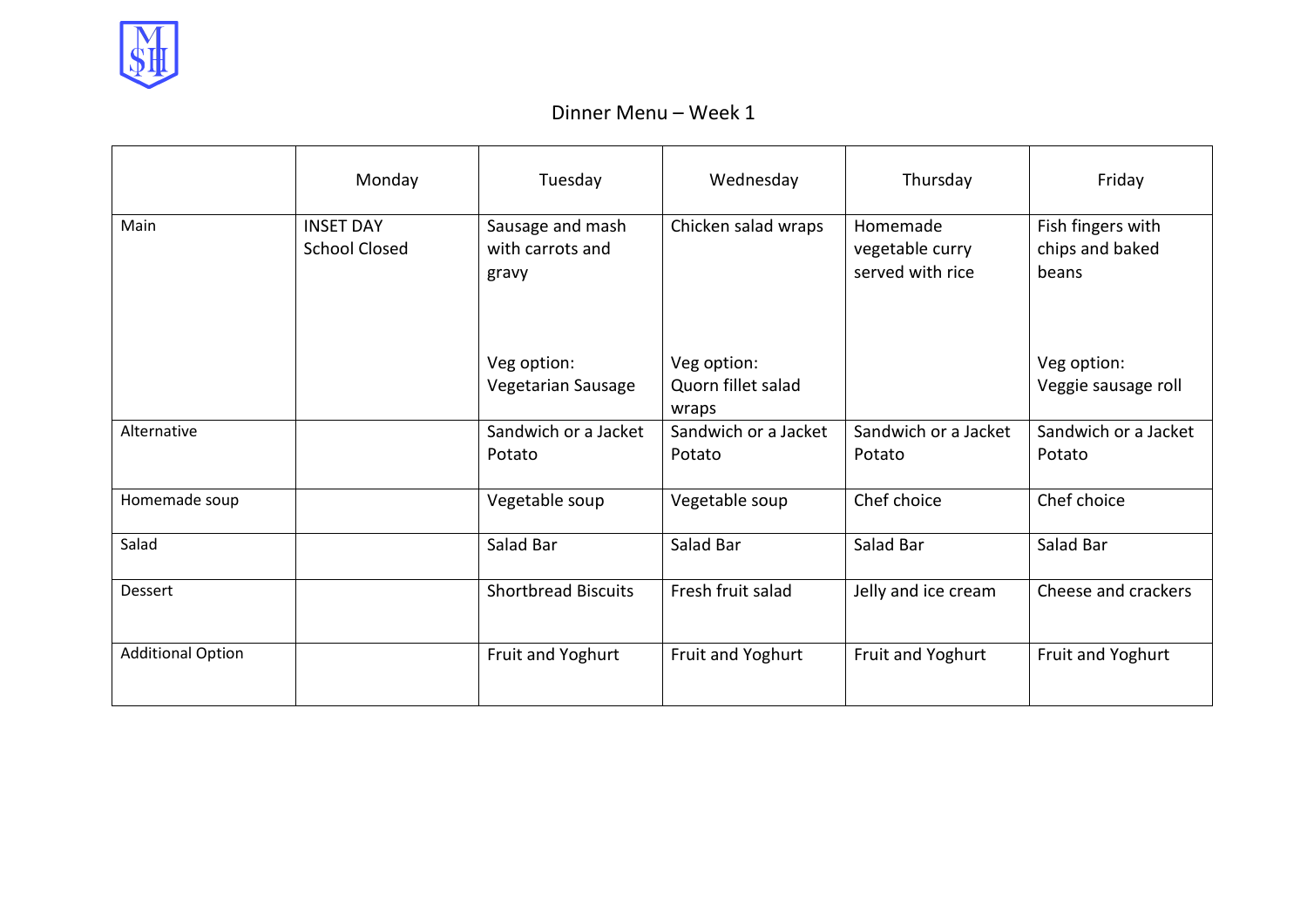

|                          | Monday                                                 | Tuesday                                   | Wednesday                                                                                                         | Thursday                                                           | Friday                                                 |
|--------------------------|--------------------------------------------------------|-------------------------------------------|-------------------------------------------------------------------------------------------------------------------|--------------------------------------------------------------------|--------------------------------------------------------|
| Main                     | Wholemeal pizza<br>with wedges and<br>beans/ sweetcorn | Chicken Curry with rice<br>and naan bread | All day Veggie Breakfast<br>with veggie sausage,<br>scrambled egg, crusty<br>bread, baked beans and<br>hash brown | Pork meatball sub<br>served with fresh salad<br>and tortilla chips | Homemade battered<br>fish with chips and<br>mushy peas |
|                          |                                                        | Veg option:<br>Quorn curry                |                                                                                                                   | Veg option:<br>Veggie meatballs                                    | Veg option:<br>Veggie sausage roll                     |
| Alternative              | Sandwich or a jacket<br>potato                         | Sandwich or a Jacket<br>Potato            | Sandwich or a Jacket<br>Potato                                                                                    | Sandwich or a Jacket<br>Potato                                     | Sandwich or a Jacket<br>Potato                         |
| Homemade Soup            | Chef choice                                            | Chef choice                               | Chef choice                                                                                                       | Chef choice                                                        | Chef choice                                            |
| Salad                    | Salad bar                                              | Salad Bar                                 | Salad Bar                                                                                                         | Salad Bar                                                          | Salad Bar                                              |
| Dessert                  | Chocolate fudge cake                                   | Vanilla cheesecake                        | Fresh fruit salad                                                                                                 | Apple crumble and<br>custard                                       | Cheese and crackers                                    |
| <b>Additional Option</b> | Fruit and Yoghurt                                      | Fruit and Yoghurt                         | Fruit and Yoghurt                                                                                                 | Fruit and Yoghurt                                                  | Fruit and Yoghurt                                      |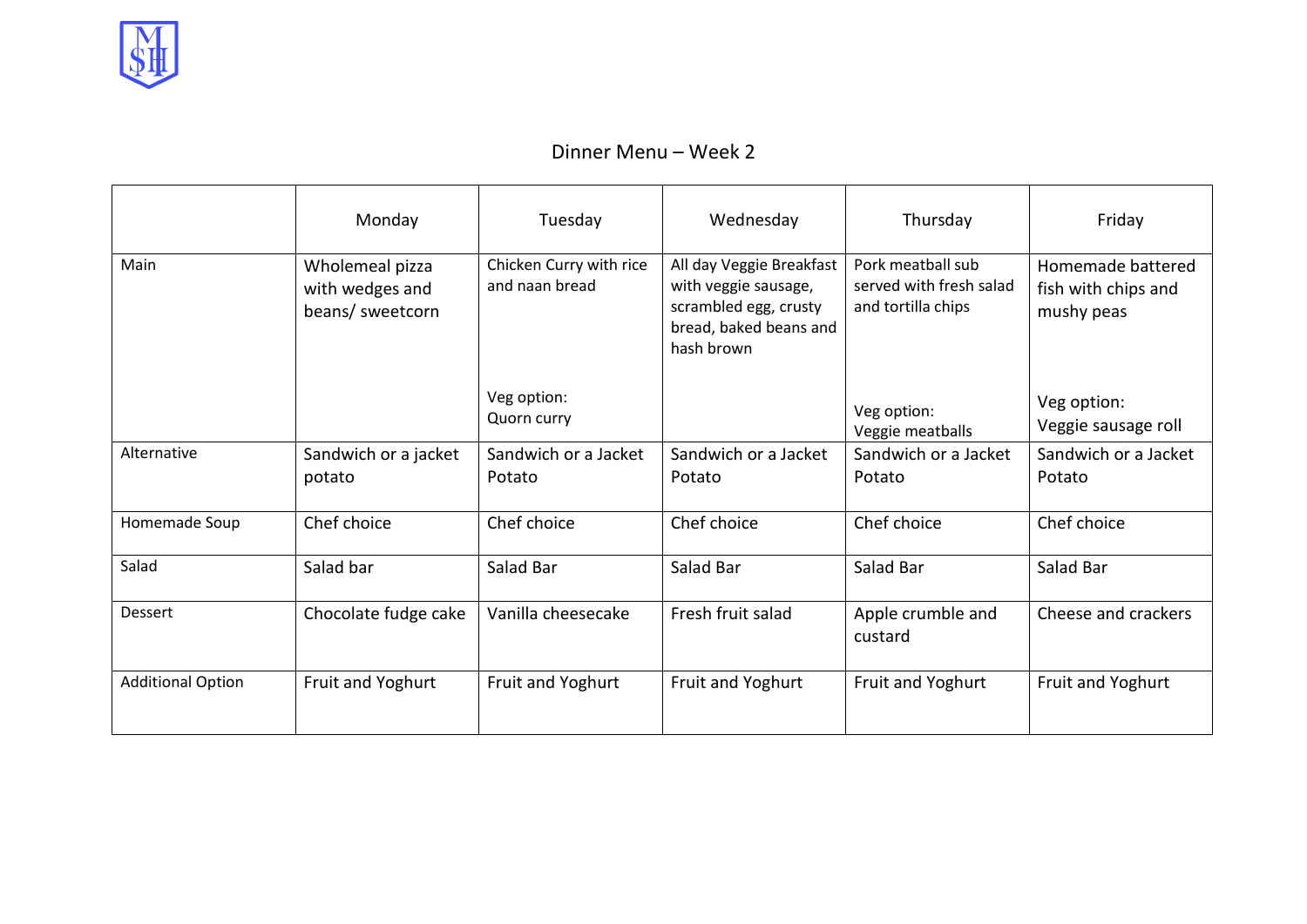

|                          | Monday                                           | Tuesday                                                                       | Wednesday                                                  | Thursday                                           | Friday                                                                 |
|--------------------------|--------------------------------------------------|-------------------------------------------------------------------------------|------------------------------------------------------------|----------------------------------------------------|------------------------------------------------------------------------|
| Main                     | Veggie stir fry with<br>noodles and spring rolls | Cumberland sausage<br>slice served with<br>homemade wedges and<br>brown sauce | Caribbean beef curry<br>served with rice and<br>naan bread | Chicken goujon wraps<br>served with pasta<br>salad | Fish cake or fish fingers<br>and chips served with<br>mushy peas/beans |
|                          |                                                  | Veg option:<br>Veggie sausage                                                 | Veg option:<br>Veggie curry                                | Veg option:<br>Quorn wraps                         | Veg option:<br>Veggie sausage rolls                                    |
| Alternative              | Sandwich or a Jacket<br>Potato                   | Sandwich or a Jacket<br>Potato                                                | Sandwich or a Jacket<br>Potato                             | Sandwich or a Jacket<br>Potato                     | Sandwich or a Jacket<br>Potato                                         |
| Homemade Soup            | <b>Chef Choice</b>                               | Chef Choice                                                                   | Chef Choice                                                | <b>Chef Choice</b>                                 | <b>Chef Choice</b>                                                     |
| Salad                    | Salad Bar                                        | Salad Bar                                                                     | Salad Bar                                                  | Salad Bar                                          | Salad Bar                                                              |
| Dessert                  | Shortbread biscuits                              | Jelly and fruit                                                               | Apple crumble/ pie<br>with custard                         | Fresh fruit salad                                  | <b>Cheese and Crackers</b>                                             |
| <b>Additional Option</b> | Fruit and Yoghurt                                | Fruit and Yoghurt                                                             | Fruit and Yoghurt                                          | Fruit and Yoghurt                                  | Fruit and Yoghurt                                                      |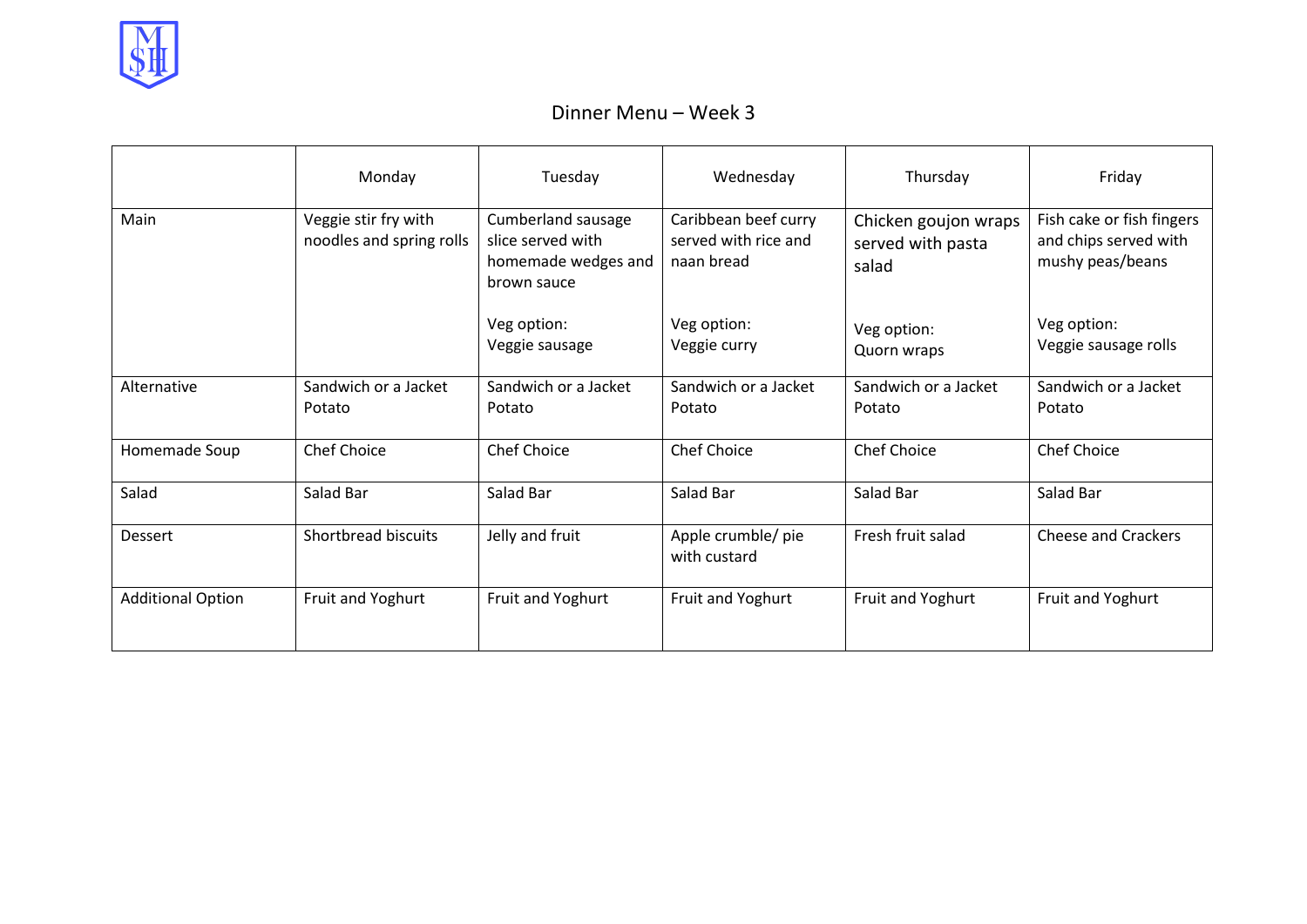

|                          | Monday                                                      | Tuesday                                                                     | Wednesday                                                      | Thursday                                                                   | Friday                                 |
|--------------------------|-------------------------------------------------------------|-----------------------------------------------------------------------------|----------------------------------------------------------------|----------------------------------------------------------------------------|----------------------------------------|
| Main                     | Wholemeal pizza base<br>with wedges and<br>beans/ sweetcorn | Homemade Beef<br>Stifado served with rice<br>and green beans<br>Veg option: | Homemade tomato and<br>basil pasta served with<br>crusty bread | Sausage and<br>homemade mashed<br>potato with gravy, peas<br>and sweetcorn | Fish fingers, chips and<br>baked beans |
|                          |                                                             | Veggie mince and rice<br>and green beans                                    |                                                                | Veg option:<br>Veggie sausage                                              | Veg option:<br>Veggie sausage roll     |
| Alternative              | Sandwich or a Jacket<br>Potato                              | Sandwich or a Jacket<br>Potato                                              | Sandwich or a Jacket<br>Potato                                 | Sandwich or a Jacket<br>Potato                                             | Sandwich or a Jacket<br>Potato         |
| Homemade soup            | Chef choice                                                 | Chef choice                                                                 | Chef choice                                                    | Chef choice                                                                | Chef choice                            |
| Salad                    | Salad Bar                                                   | Salad Bar                                                                   | Salad Bar                                                      | Salad Bar                                                                  | Salad Bar                              |
| Dessert                  | Fresh Fruit Salad                                           | Cherry bakewell slice<br>served with custard                                | Iced sponge cake                                               | Fresh fruit jelly                                                          | Cheese and crackers                    |
| <b>Additional Option</b> | Fruit and Yoghurt                                           | Fruit and Yoghurt                                                           | Fruit and Yoghurt                                              | Fruit and Yoghurt                                                          | Fruit and Yoghurt                      |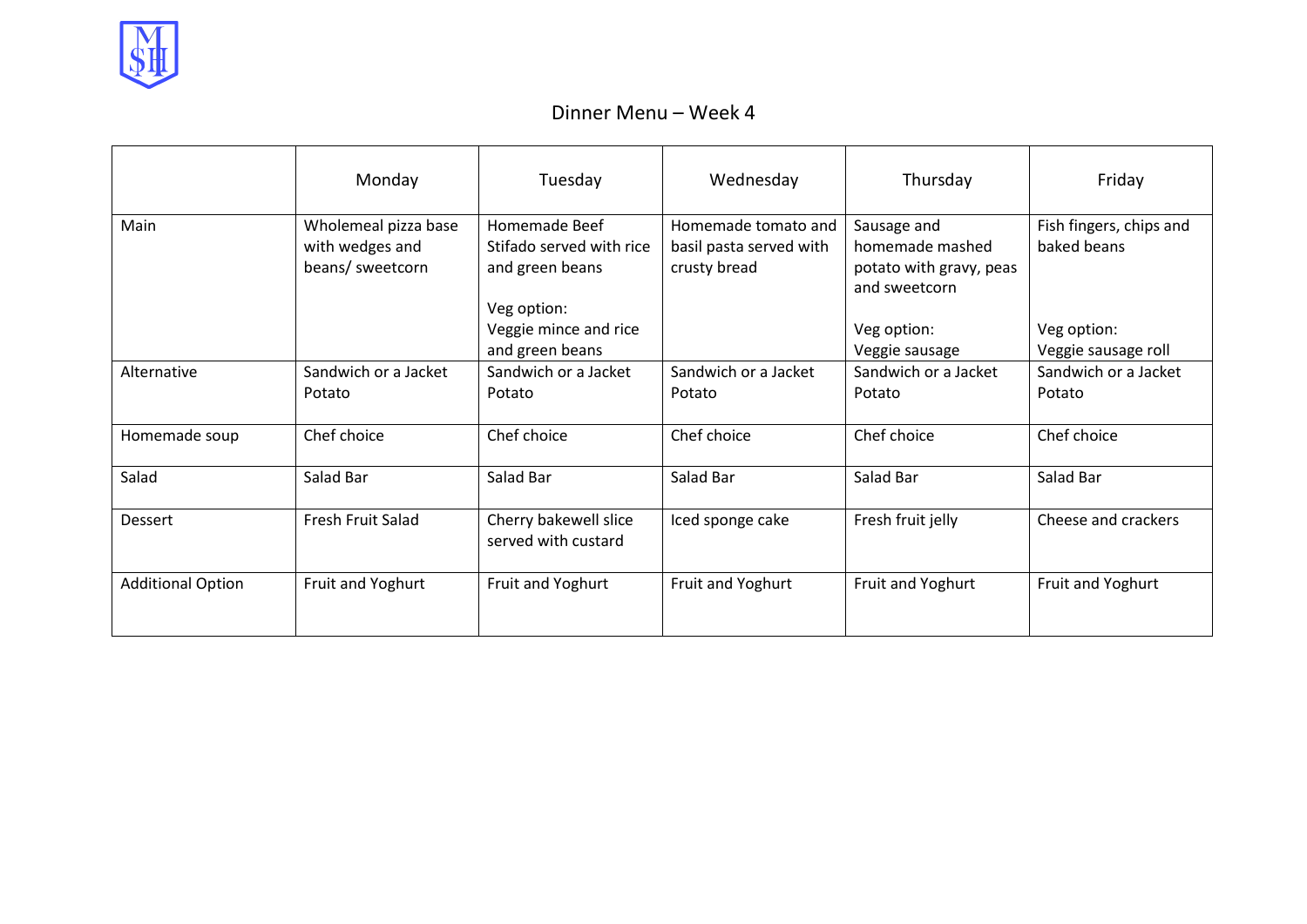

|                          | Monday                                           | Tuesday                                          | Wednesday                                                                                  | Thursday                            | Friday                                         |
|--------------------------|--------------------------------------------------|--------------------------------------------------|--------------------------------------------------------------------------------------------|-------------------------------------|------------------------------------------------|
| Main                     | Vegetable stir fry<br>served with egg<br>noodles | Spaghetti bolognaise<br>served with garlic bread | All day breakfast with<br>sausage, scrambled<br>egg, beans, hash brown<br>and crusty bread | Mac and Cheese with<br>garlic bread | Fish fingers/ battered<br>fish, chips and peas |
|                          |                                                  | Veg option:<br>Quorn bolognaise                  | Veg option:<br>Veggie breakfast                                                            |                                     | Veg option:<br>Vegetarian sausage roll         |
| Alternative              | Sandwich or a Jacket<br>Potato                   | Sandwich or a Jacket<br>Potato                   | Sandwich or a Jacket<br>Potato                                                             | Sandwich or a Jacket<br>Potato      | Sandwich or a Jacket<br>Potato                 |
| Homemade Soup            | Chef choice                                      | Chef choice                                      | Chef choice                                                                                | Chef choice                         | Chef choice                                    |
| Salad                    | Salad Bar                                        | Salad Bar                                        | Salad Bar                                                                                  | Salad Bar                           | Salad Bar                                      |
| Dessert                  | Apple and oat crumble<br>with custard            | Ice cream                                        | Sponge cake                                                                                | Scones with jam and<br>butter       | Cheese and crackers                            |
| <b>Additional Option</b> | Fruit and Yoghurt                                | Fruit and Yoghurt                                | Fruit and Yoghurt                                                                          | Fruit and Yoghurt                   | Fruit and Yoghurt                              |